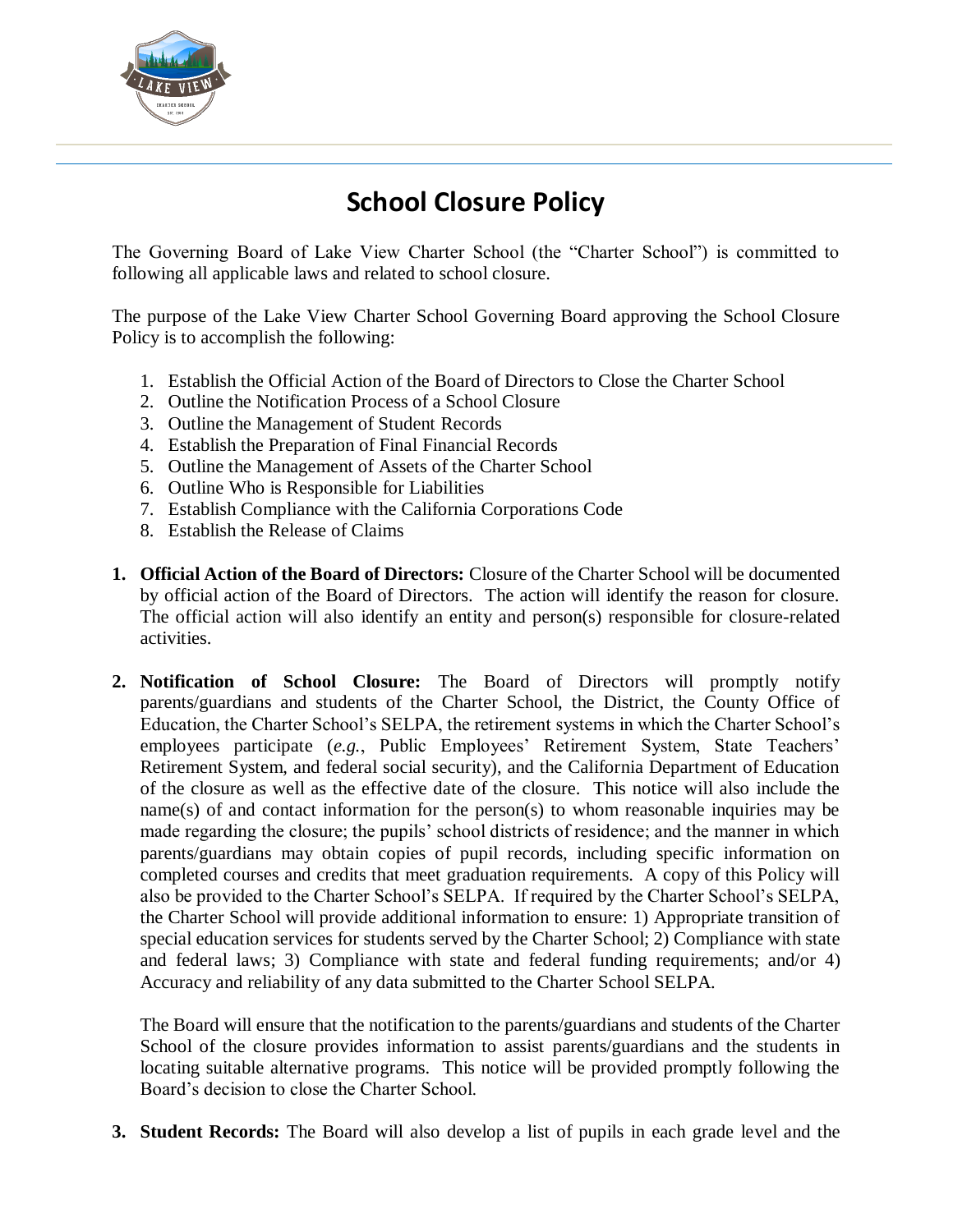classes they have completed, together with information on the pupils' districts of residence, which they will provide to the entity responsible for closure-related activities.

As applicable, the Charter School will provide parents/guardians, students and the District with copies of all appropriate student records and will otherwise assist students in transferring to their next school. All transfers of student records will be made in compliance with the Family Educational Rights and Privacy Act ("FERPA"), 20 U.S.C. § 1232g. The records of the Charter School should remain with the nonprofit entity, at least until the nonprofit closes, in which case the records should be maintained by other Charter School-related agencies. If all of the aforementioned agencies have closed, the Charter School will ask the District to store original records of Charter School students. All records of the Charter School shall be transferred to the District upon Charter School closure. If the District will not or cannot store the records, the Charter School shall work with the County Office of Education to determine suitable alternative location for storage.

All state assessment results, special education records, and personnel records will be transferred to and maintained by the entity responsible for closure-related activities in accordance with applicable law.

**4. Final Financial Records:** As soon as reasonably practical, the Charter School will prepare final financial records. The Charter School will also have an independent audit completed within six months after closure. The Charter School will pay for the final audit. The audit will be prepared by a qualified Certified Public Accountant selected by the Charter School and will be provided to the District promptly upon its completion. The final audit will include an accounting of all financial assets, including cash and accounts receivable and an inventory of property, equipment, and other items of material value, an accounting of the liabilities, including accounts payable and any reduction in apportionments as a result of audit findings or other investigations, loans, and unpaid staff compensation, and an assessment of the disposition of any restricted funds received by or due to the Charter School.

The Charter School will complete and file any annual reports required pursuant to Education Code section 47604.33.

- **5. Assets of the Charter School**: On closure of the Charter School, all assets of the Charter School, including but not limited to all leaseholds, personal property, intellectual property and all ADA apportionments and other revenues generated by students attending the Charter School, remain the sole property of the Charter School and upon dissolution of the nonprofit public benefit corporation shall return to the nonprofit corporation to be used within the state of California only. Any assets acquired from the District or District property will be promptly returned upon Charter School closure to the District. The distribution shall include return of any grant funds and restricted categorical funds to their source in accordance with the terms of the grant or state and federal law, as appropriate, which may include submission of final expenditure reports for entitlement grants and the filing of any required Final Expenditure Reports and Final Performance Reports, as well as the return of any donated materials and property in accordance with any conditions established when the donation of such materials or property was accepted.
- **6. Liabilities:** On closure, the Charter School shall remain solely responsible for all liabilities arising from the operation of the Charter School.
- **7. California Corporations Code:** As the Charter School is operated by a nonprofit public benefit corporation, should the corporation dissolve with the closure of the Charter School, the